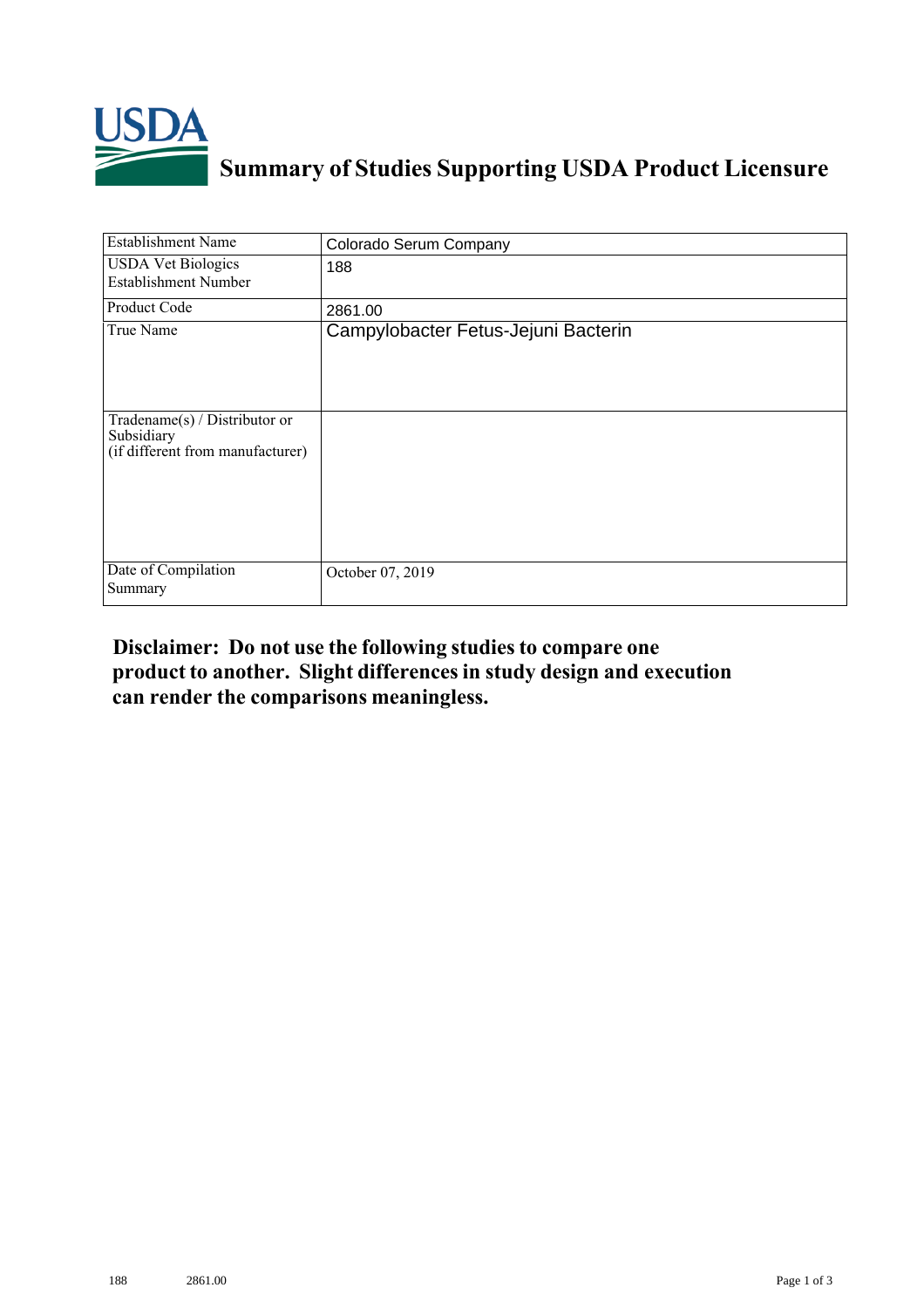| <b>Study Type</b>              | Efficacy                                                                                                                                                                                                                                                                                                                    |
|--------------------------------|-----------------------------------------------------------------------------------------------------------------------------------------------------------------------------------------------------------------------------------------------------------------------------------------------------------------------------|
| <b>Pertaining to</b>           | Campylobacter Fetus-Jejuni Bacterin                                                                                                                                                                                                                                                                                         |
| <b>Study Purpose</b>           | Efficacy against Campylobacter Fetus and Campylobacter Jejuni                                                                                                                                                                                                                                                               |
|                                | in ewes                                                                                                                                                                                                                                                                                                                     |
| <b>Product Administration</b>  |                                                                                                                                                                                                                                                                                                                             |
| <b>Study Animals</b>           |                                                                                                                                                                                                                                                                                                                             |
| <b>Challenge Description</b>   |                                                                                                                                                                                                                                                                                                                             |
| <b>Interval observed after</b> |                                                                                                                                                                                                                                                                                                                             |
| challenge                      |                                                                                                                                                                                                                                                                                                                             |
| <b>Results</b>                 | Study data were evaluated by USDA-APHIS prior to product<br>licensure and met regulatory standards for acceptance at the time<br>of submission. No data are published because this study was<br>submitted to USDA-APHIS prior to January 1, 2007, and APHIS<br>only requires publication of data submitted after that date. |
| <b>USDA Approval Date</b>      | April 17, 1962                                                                                                                                                                                                                                                                                                              |